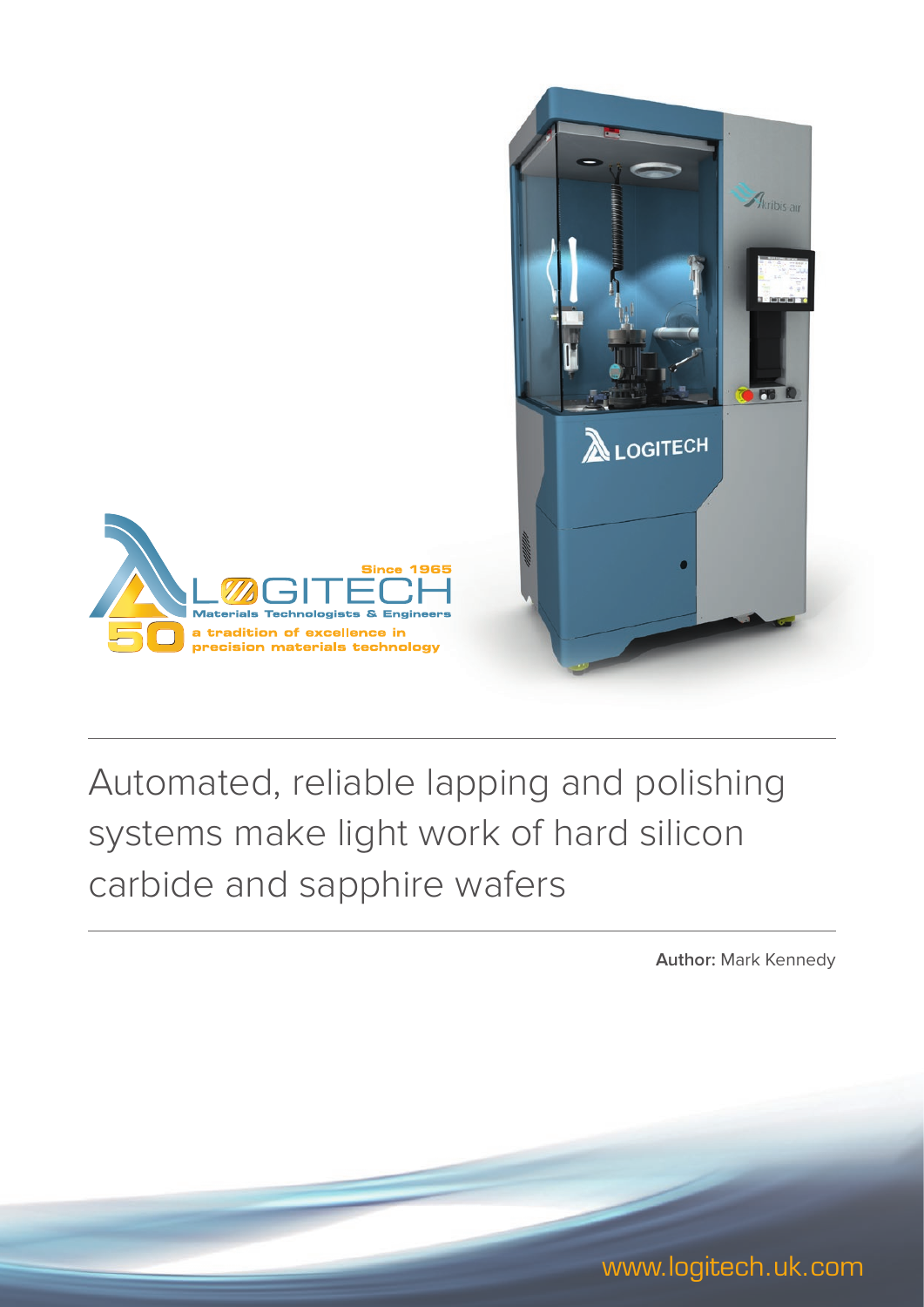

#### **Overview**

The lapping and polishing of wafers made from hard materials such as silicon carbide (SiC) and sapphire has always been problematic for a sector centred on high productivity and high quality.

Industry requirements are little short of demanding, and include increased material removal rate (MRR), finer and more consistent surface finishes, less sub-surface damage, and minimised total thickness variation (TTV), surface roughness and flatness. Furthermore, wafer materials such as SiC and sapphire do not come cheap, so it's extremely advantageous to optimise lapping and polishing processes to avoid expensive damage, rework and scrap.

While lapping and polishing techniques have become more predictable in recent years, there is often the need for significant user expertise, guesswork and development time in order to achieve optimisation. However, enhanced process control can be attained through the application of Preston's law, as this delivers a framework for predicting the amount of material that will be removed in a given time by lapping and polishing.

By controlling the variables using advanced automated sample preparation systems, process accuracy and repeatability can be achieved. For hard materials like SiC and sapphire, systems must offer capabilities such as precise parallelism control, high pressure polishing and variable plate speed. Sensors offering real time information for factors such as co-efficient of friction, pad/plate interface temperature and slurry temperature, are also beneficial.

#### **The materials, sapphire**

Sapphire substrates, optics and semiconductor wafers are an increasingly important industry segment. Notably, sapphire substrates for LED (GaN) light-emitting diodes are contributing to energy savings, meaning that the volume of sapphire wafers being produced has increased dramatically in recent years.

Synthetic sapphire is a hard, chemically inert, mono-axial crystal material offering excellent optical properties.

It also provides thermal stability to 1600°C, a melting point of about 2045°C, and has one of highest hardness values of all materials, after diamond and SiC.

After growing, Sapphire crystals must be cut (or coredrilled and sliced) into the correct crystal angle. Typically LED sapphire wafer substrates are made using C-plane sapphire, although other applications exist for A-plane or R-plane wafers.

#### **The materials, SiC**

SiC is even harder than sapphire and has found its place as a popular material choice in fibre optics, LED and power electronics applications. This is because it can operate at a higher temperature, power level and voltage than other wafer materials, thus enabling improved energy efficiency in power devices, LED lighting and telecommunications.

Until the invention of boron carbide in 1929, SiC was the hardest synthetic material known to mankind. It has a Mohs hardness rating of 9, approaching that of diamond. Being so high on the Mohs scale makes lapping and polishing SiC wafers a real challenge without the right equipment.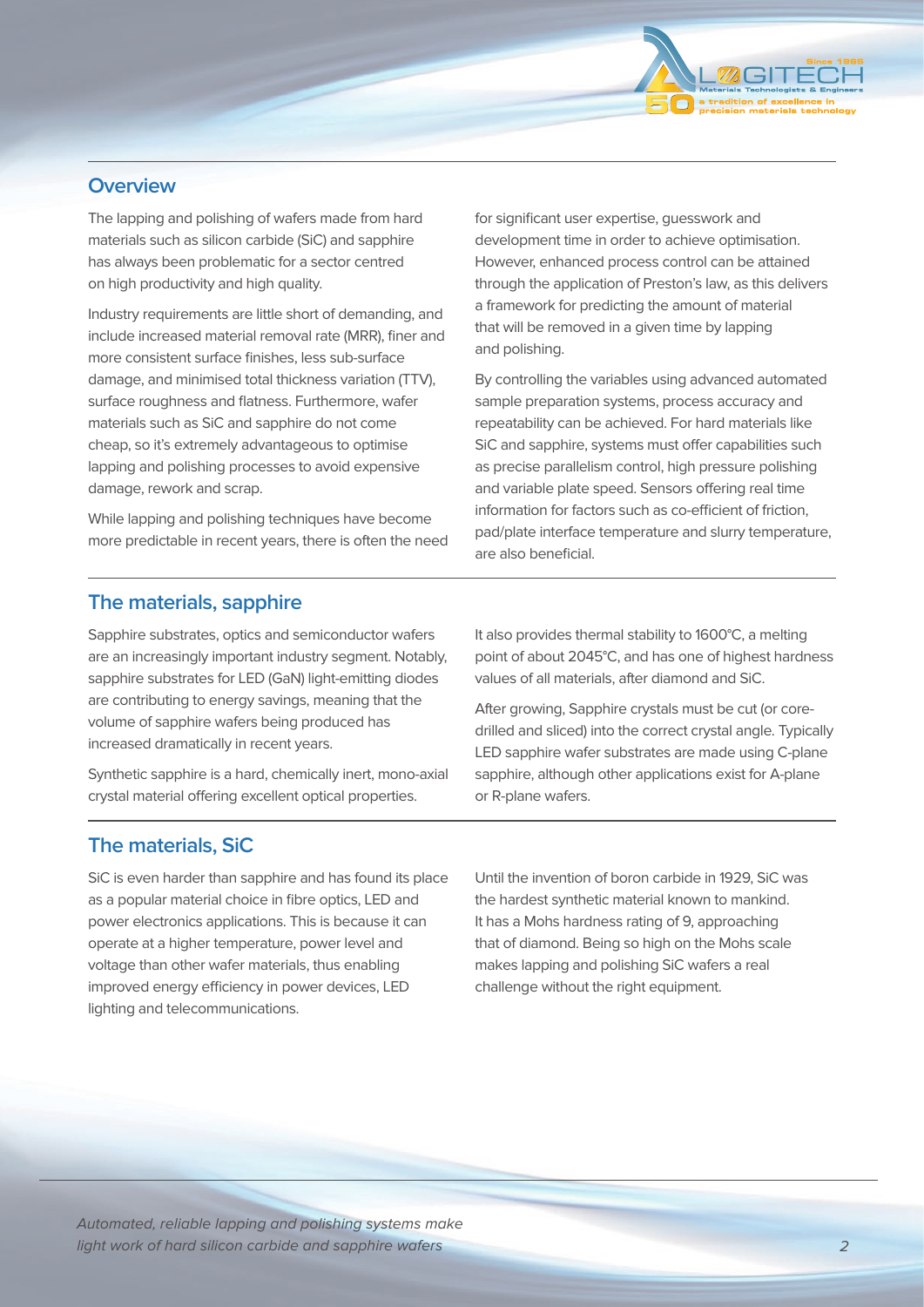

#### **The process**

All wafers are subject to various common stages during production. Typically, these commence with slicing the wafer from the crystal and finish with thinning of the device through lapping and polishing techniques.

Lapping is a process that is typically performed using counter-rotating plates and an aluminium oxide abrasive with defined grain size distribution. The object of lapping is to improve the flatness and micro-roughness of the wafers.

The final material removal step in manufacturing wafers is CMP (chemical mechanical polishing), a process that allows users to generate a super-flat, mirror-like surface with atomic-scale roughness. The process is typically undertaken using the rotary or orbital motion of a chemical slurry between the wafer and a polishing plate.

In both lapping and polishing, a fundamental understanding of the process is necessary to ensure a quality result. After all, there are many variables, including different slurries and polishing pads, while parameters such as polishing rate, pressure and uniformity can all impact the surface of the wafer if they are not applied correctly.



#### **Law and order**

To accurately predict the amount of material removed from a sample in a given time, Preston's law needs to be applied. In fact, it is possible to analyse the Prestonian behaviour of MRR to confirm process stability.

According to Preston's equation, MRR is proportional to the product of the processing pressure/load/down-force and plate velocity. In the CMP process, the polishing rate and precision are impacted not only by the slurry flow and the characteristics of the polishing plate, but also by factors such as the mechanical action between the wafer and the plate, the chemical action resulting from the chemical components of the slurry, and the

interactions between them. In short, timers based upon predictions from Preston's law can be used to accurately predict the amount of material removed from a sample.

It almost goes without saying that achieving the precision and surface finish required in hard wafer applications is a skilled job. This is due chiefly to the levels of manual set-up and control needed. The process is also laborious and not conducive to the high levels of throughput demanded by industry. After all, the quest for cost reductions in the manufacture of semiconductor devices are driven by volume and yield.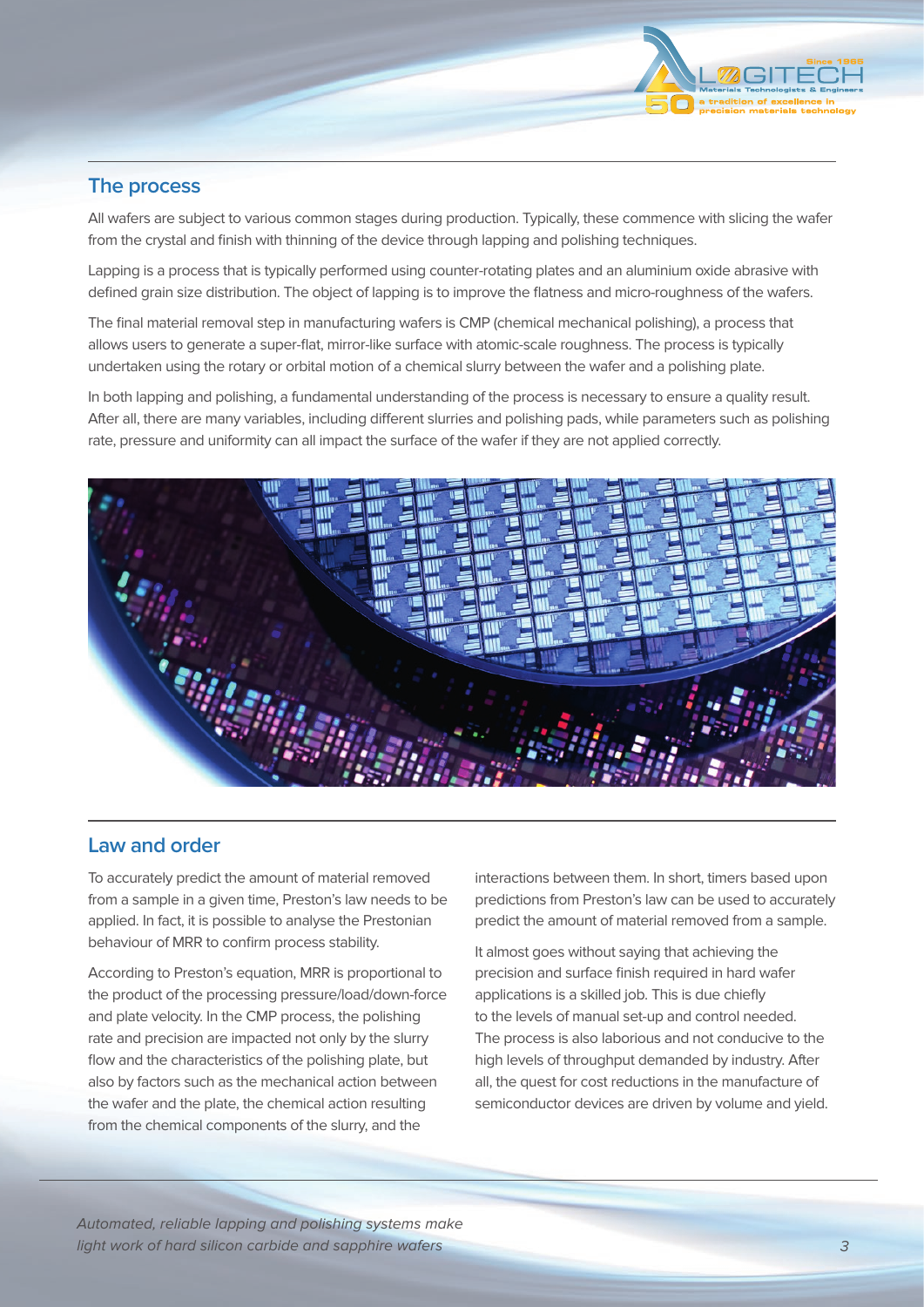

## **The trials**

 Tasked with overcoming these issues, Logitech created a process matrix to establish the stability and repeatability of a number of processes with the objective of guaranteeing conformance with Preston's law.

The company set out to confirm that advanced sample preparation systems such as Logitech's Akribis-Air can offer the accuracy, repeatability and control to confidently deliver optimum surface finishes and precise geometric tolerances on hard wafer materials such as SiC and sapphire.

#### **The trials: sapphire**

Trials involving the lapping of 50 mm sapphire wafers showed impressive results. Using 240 µm BC (boron carbide) abrasive, at 50 rpm versus 100 rpm, the typical removal rate with the Akribis-Air was boosted to 3-5 µm/min from 1-3 µm/min using the standard system. Changing the abrasive for 400 µm BC showed similar gains of 0.5-1.5 µm/min over 0.3-0.8 µm/min.



#### **Sapphire Lapping with 240µm BC @50rpm vs 100rpm**

In short, the trials showed experimental evidence of the relationship between pressure, plate speed and MRR. Moreover, the system demonstrated precise control of the processing pressure and plate speed to ensure accuracy and repeatability.

Regarding sapphire polishing at 100 rpm, the Akribis-Air was able to remove material at a rate of 1-3  $\mu$ m/hr – precisely double that achieved with the standard system. The average TTV over the 50 mm sapphire wafer was less than  $\pm 2$  µm. Similarly, the average polished surface roughness was 1-2 nm, while average flatness was less than 2 µm.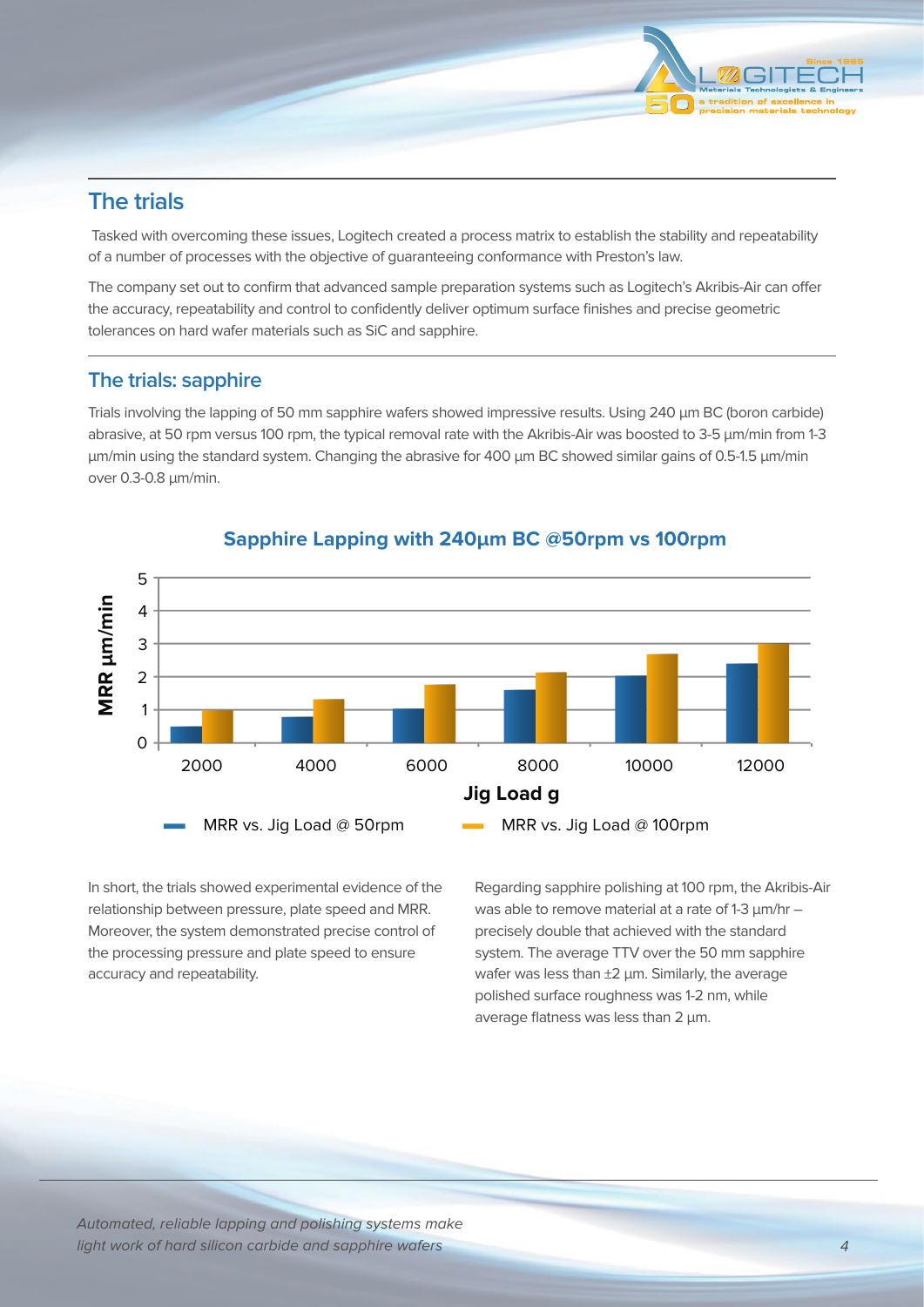

#### **The trials: SiC**

Akribis-Air trials on 100 mm SiC substrates demonstrated an average lapping MRR of 4-6 µm/min, and 4-6 µm/hr when polishing. Moreover, the average

TTV over the wafer was less than  $\pm 2$   $\mu$ m, the average polished surface roughness was 1-2 nm, and the average flatness was less than 2  $\mu$ m.



#### **SiC Lapping with 240µm BC @100rpm**

For both wafer materials, SiC and sapphire, the trials witnessed  $\pm 1$  um on end point thickness target values.

### **Automation**

While MRR is improved with Akribis Air for both SiC and sapphire, the inherent hardness of these wafer materials means that cycle times are slower than for standard silicon for example. As a consequence, it is vital that automated technology is deployed for polishing and lapping as this will allow the machine to run unattended, thus negating labour costs.

Without doubt, automation can also help semiconductor and optical device manufacturers to optimise the sample preparation process. For example, automatic wafer thickness control on the Akribis Air provides a high level of geometric precision, flatness and parallelism, while software-based set-ups permit faster cycle times (in combination with plate speed up to 100 rpm) and more reliable results. Parameter control for the processing of complex and fragile materials/devices, and metered abrasive feed supply for optimal processing and reduced waste, are also hugely beneficial.

Workholding is another area of lapping and polishing systems that requires attention. This is why Logitech has introduced air-driven jig technology to the Akribis Air to hold the sample or substrate securely in place during processing. Among its principal features is dynamic load control for quicker, more responsive processing, while Bluetooth connectivity offers real-time data provision and enhanced control. In addition, there's an increased load range for higher removal rates while ensuring TTV remains low.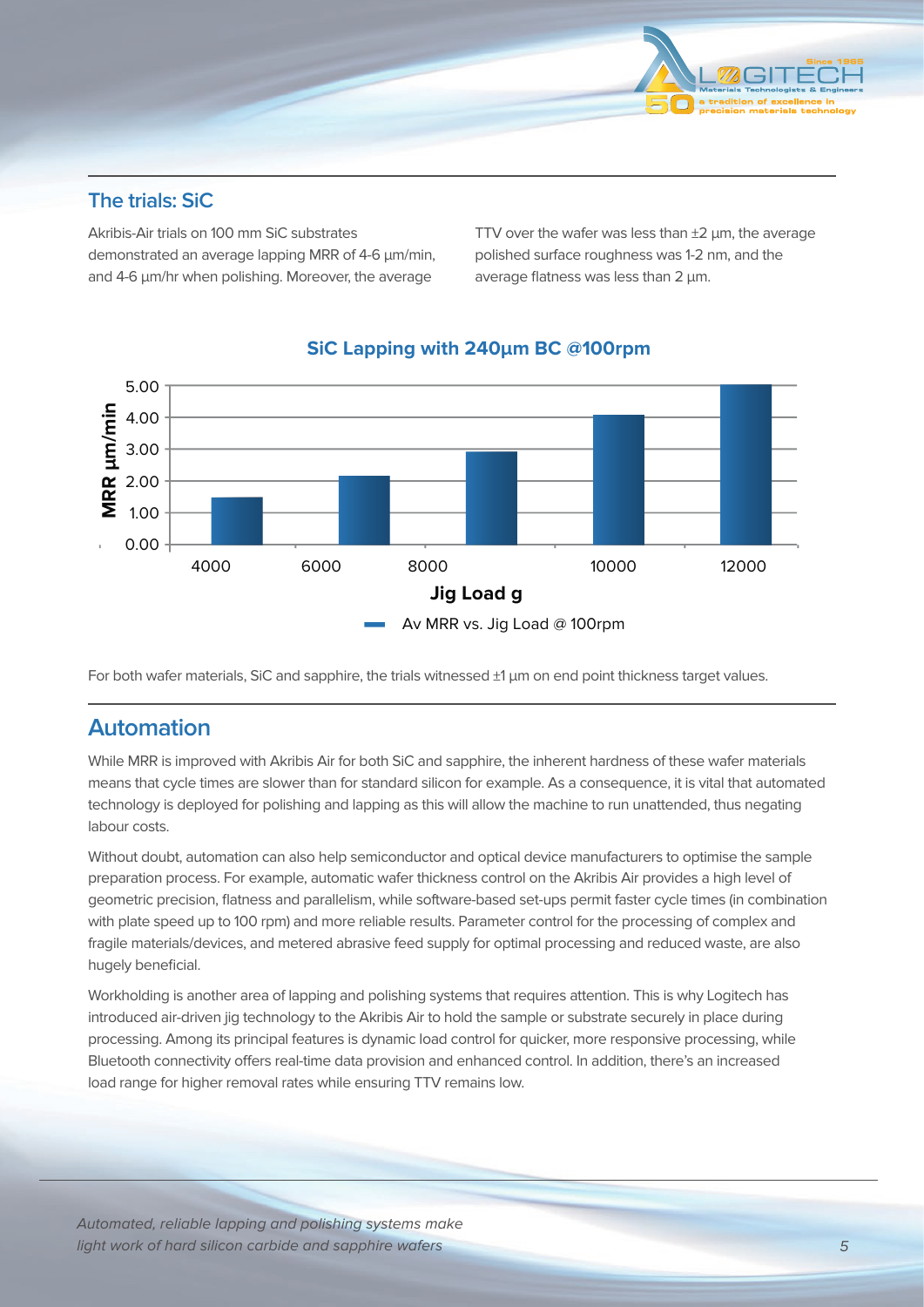



## **Conclusion**

Semiconductor, optical device, LED and power electronics manufacturers need to achieve greater process control and exploit real-time data in their drive towards better productivity and reliable, repeatable quality.

When processing hard wafer materials such as SiC and sapphire, the Logitech trials demonstrate that automated sample preparation systems like the Akribis-Air can deliver faster total cycle times and MRR up to three times that of existing Logitech systems. What's more, low surface roughness values can be attained more efficiently, together with impressive process repeatability, precision, TTV and flatness control.